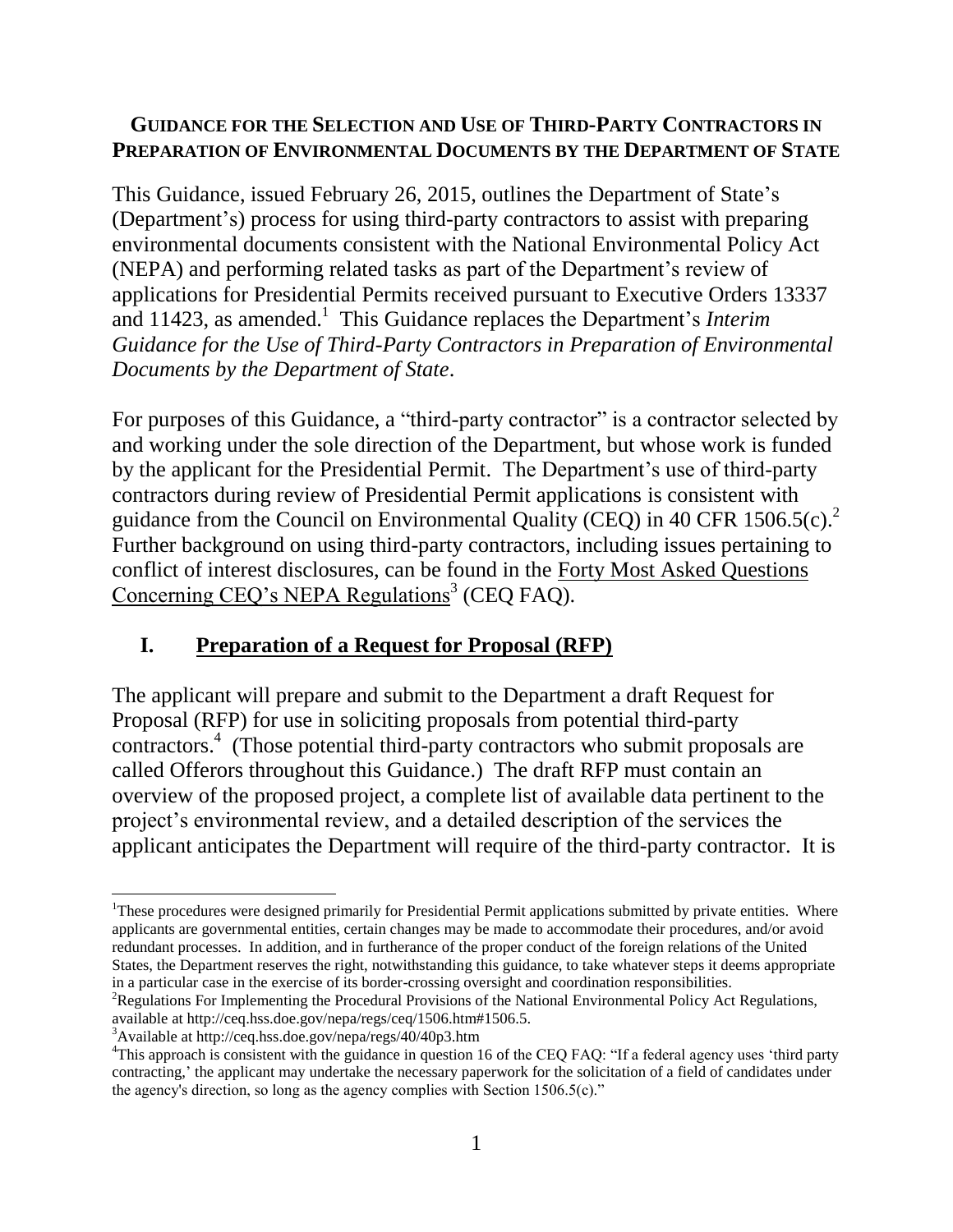strongly recommended that applicants utilize the Department's RFP templates in preparing the draft RFP. The applicant must submit, as soon as practicable, the RFP, as well as the Presidential Permit application and all other documents intended for public disclosure, in a format accessible to persons with disabilities, pursuant to Section 508 of the Rehabilitation Act of 1973, as amended.

The Department will review, revise, and finalize the RFP. While the Department may choose to consult with the applicant during that process, the Department retains full control over the final RFP and may or may not share with the applicant the Department's changes to the applicant's draft before finalizing and releasing the RFP. Once the RFP is finalized, the Department will circulate it to a targeted list of environmental consulting firms (whenever possible, at least seven) that the Department believes are qualified to carry out the work outlined in the RFP, publish notice of the RFP in the Federal Register, or otherwise publicize the RFP to solicit responses from potential Offerors. If a targeted list is employed, the list will be developed by the Department with input from other federal agencies that have experience in similar types of environmental reviews, such as the Federal Energy Regulatory Commission (FERC), the Department of Energy, or the Department of Transportation's Pipeline and Hazardous Materials Safety Administration (PHMSA), and after considering any potential Offerors suggested by the applicant. In making such suggestions, the applicant must disclose any potential Organizational Conflicts of Interest (OCIs) it has with such potential Offerors in accordance with the Department's *Guidance for the Disclosure of Organizational Conflict of Interest in the Selection and Use of Third-Party Contractors in Preparation of Environmental Documents by the Department of*  State (OCI Guidance)<sup>5</sup>.

The Department will normally provide 21 days for Offerors to submit proposals in response to the RFP, but may choose a different time period. Offerors will submit proposals directly to the Department in accordance with directions provided in the RFP. Offerors should address any questions or requests for information to the Department, which will generally distribute an appropriate response to all Offerors. Proposals must be submitted without any substantive consultation, comparison of figures, or other arrangement with any other person or persons (with or without knowledge) submitting a proposal for the same work. Proposals should be

 $\overline{\phantom{a}}$ 

<sup>&</sup>lt;sup>5</sup> The OCI Guidance is an accompaniment to this Third-Party Contractor Guidance document.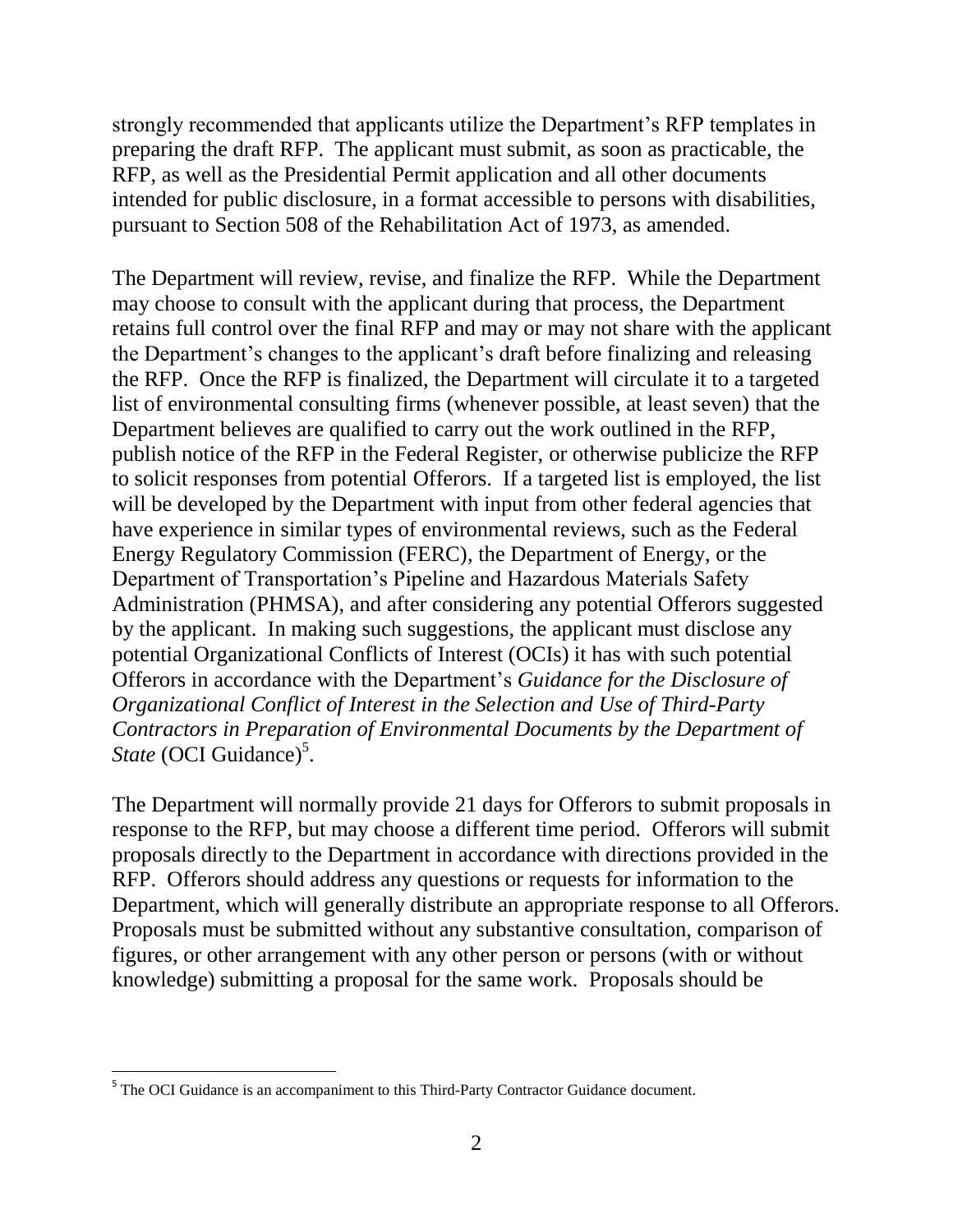submitted with the expectation that all or some of the proposal may be made public<sup>6</sup> (see Section III, Selection Process Document Retention and Disclosure).

Proposals should be concise, well-written and organized, and contain the information requested in the RFP, which will generally include, but is not limited to, the following:

- 1. **Introduction**. The Offeror should explain its understanding of the project and summarize its relevant qualifications.
- 2. **Technical Approach**. The Offeror should present an overall technical approach for the project, a proposed approach for individual technical areas and tasks, and any recommendations to improve the scope of work.
- 3. **Project Organization and Management Approach**. The Offeror should describe its proposed project organization and identify key personnel.
- 4. **Qualifications and Experience**. The Offeror should describe its qualifications and prior experience in completing similar projects, as well as that of its key personnel (including subcontractors).
- 5. **Project Schedule**. The Offeror should provide a notional schedule and demonstrate that it has sufficient available resources to meet that schedule, or any reasonable schedule, for the project.
- 6. **References**. The Offeror should provide the names and contact information for the client project managers of at least three successfully completed or inprocess projects of a similar nature (which should have been described in detail in the Qualifications and Experience section).
- 7. **Conflicts of Interest**. The Offeror must provide the OCI Disclosure Certification and all other information and documentation required by the OCI Guidance, as well as any other certifications, statements, or agreements that might be required in the RFP.

# **II. Selection of the Third-Party Contractor**

l

<sup>6</sup>An Offeror may designate with appropriate markings the specific portions of its proposal that it believes are exempt from disclosure as "confidential commercial or financial information" under Exemption 4 of the Freedom of Information Act (the "FOIA"), 5 U.S.C. § 552(b)(4). Note that such designations are not determinative of whether the Department can or will withhold the information from disclosure under the FOIA. However, if the Department receives a FOIA request encompassing the designated information and determines that the information may be subject to disclosure, the Department's regulations, 22 C.F.R. § 171.13, provide that the Department shall give the submitter of the information written notice of the FOIA request and an opportunity to object to disclosure of any portion of that information.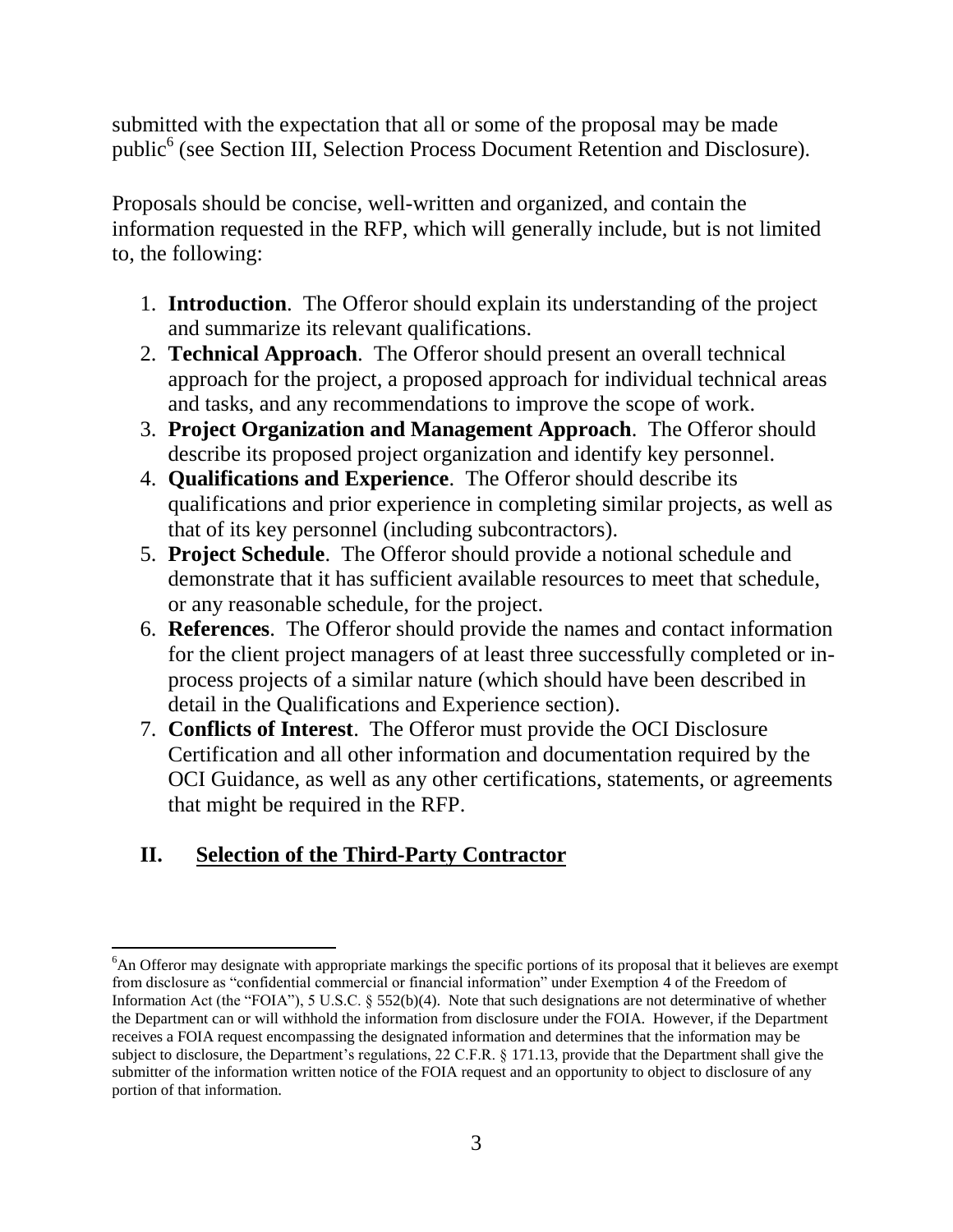The Department will screen and assess all proposals received from Offerors in accordance with the criteria described in the RFP, which will likely include, but are not limited to: 1) technical approach, 2) organization qualifications and experience, 3) project management and personnel, and 4) schedule and work plan. None of these factors, on its own, is decisive. The Department may also consider relative cost levels, but cost will not be a controlling factor in the selection. The Department may reject a proposal for any reason irrespective of the criteria listed above, including but not limited to lack of an OCI Disclosure Certification or the existence of an identifiable OCI (as defined and described in the OCI Guidance) that cannot be mitigated to the satisfaction of the Department.

The OCI Guidance provides more information concerning the Department's OCI requirements. Questions concerning the Department's OCI processes should be directed to the Department's Office of Legal Adviser, and the final review of OCIrelated documentation will be conducted by the Office of Legal Adviser in consultation with OES.

The Department will form a review panel consisting of at least three appropriate staff members to examine proposals and conduct reference checks. The review panel may invite some or all of the Offerors to give follow-up presentations on their respective proposals, and/or request further information from any Offerors at any point in the process. The review panel shall prepare a written summary documenting the panel's evaluations and recommendations, significant issues raised and considered during the deliberative process, and vetting and reference checks. This document will also describe the contractor selection process. The Director of the Office of Environmental Quality and Transboundary Issues will make a provisional selection of a preferred Offeror, taking into account the review panel's written recommendation.

The Department may, in its discretion:

- accept any one or more of the proposals;
- waive any irregularities, omissions, or errors in any proposal;
- select an Offeror whose proposal contains exceptions or alternatives;
- communicate or negotiate with one or more of the Offerors, at any time after the deadline for submitting proposals;
- reject a proposal for any reason; and/or
- not select any of the Offerors.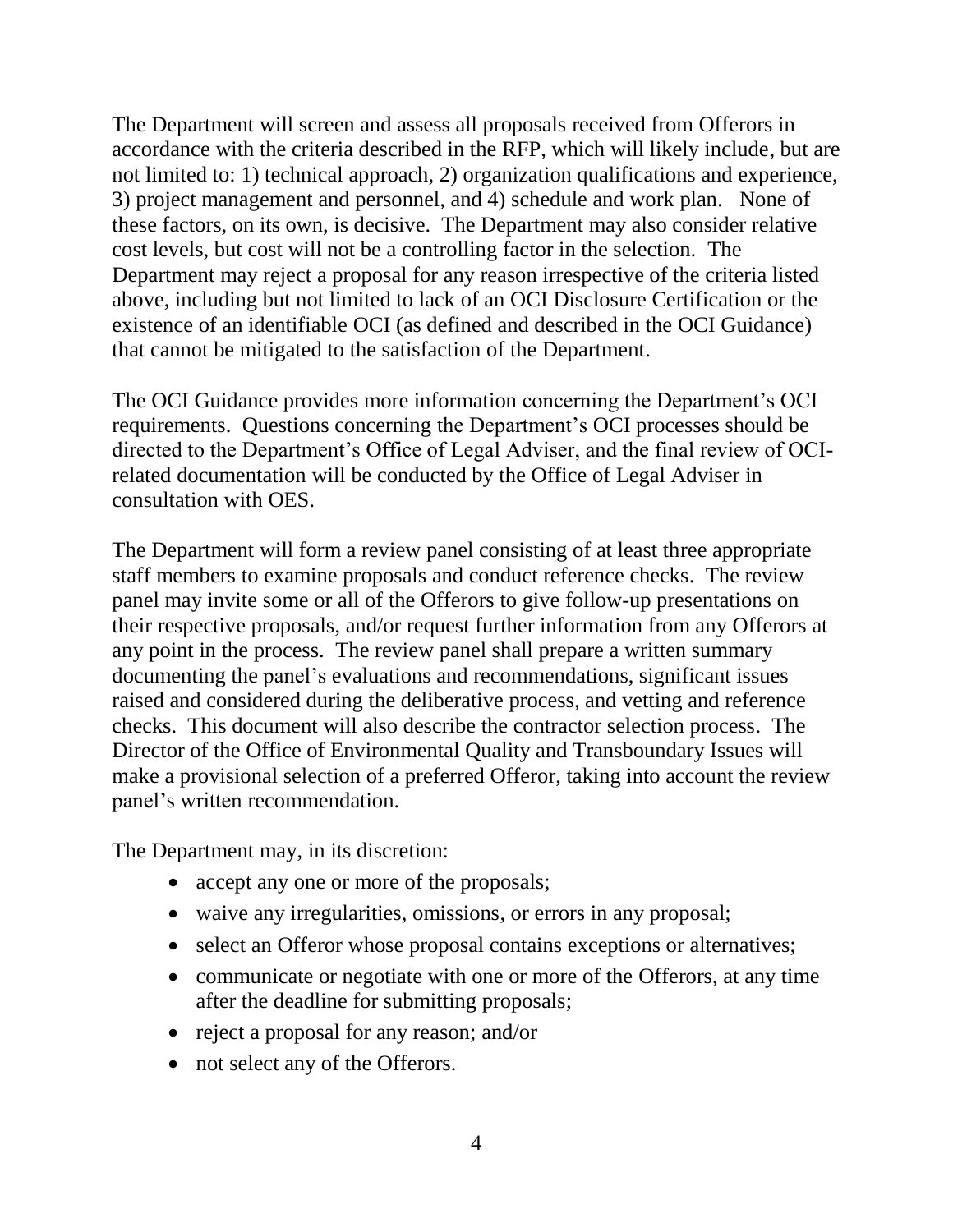The technical and cost proposals of the provisionally selected Offeror will be provided to the applicant, without the OCI Disclosure Certification and its accompanying materials. At that time the applicant will conduct its own OCI inquiry, and submit its own OCI Disclosure Certification to the Department. The Department will review the applicant's OCI Disclosure Certification, and may require further supplements to the applicant's or Offeror's Disclosure Certifications in order to satisfy itself that the Offeror has no OCI that cannot be satisfactorily mitigated. (See the OCI Guidance for more details.) Once satisfied, the Department will inform the applicant and Offeror that they may negotiate a contract.

The contract between the Offeror and the applicant must ensure that the Offeror, if finally selected as the third-party contractor, will be supervised exclusively by the Department, that communication between the contractor and applicant on any matters beyond routine payment must include the Department, and that the contractor must conduct its work independent of any influence or control from the applicant. Further, the contract must not allow either party to terminate without approval of the Department, and must provide that work product documents produced will be government works for purposes of the Copyright Act (*see* 17 U.S.C. 105).

The final contract must be submitted for approval to the Department. After the Department has approved the relevant terms of the contract, the applicant and Offeror may execute the contract. Once the contract is executed, the Offeror's selection will cease to be provisional, and the Offeror will become the third-party contractor.

If the applicant is unable to reach agreement with the provisionally selected Offeror, the applicant must promptly inform the Department and provide an explanation. The Department will then, in its discretion, determine an appropriate action, which could include making a new provisional selection from among the Offerors that responded to the RFP or recirculating an RFP to additional companies to solicit new proposals.

## **III. Selection Process Document Retention and Disclosure**

The Department shall retain documentation of its internal third-party contractor selection and conflicts of interest processes, including summaries of any selection panel deliberations in accordance with Department of State records retention policies and procedures. It will also retain key documents provided by all Offerors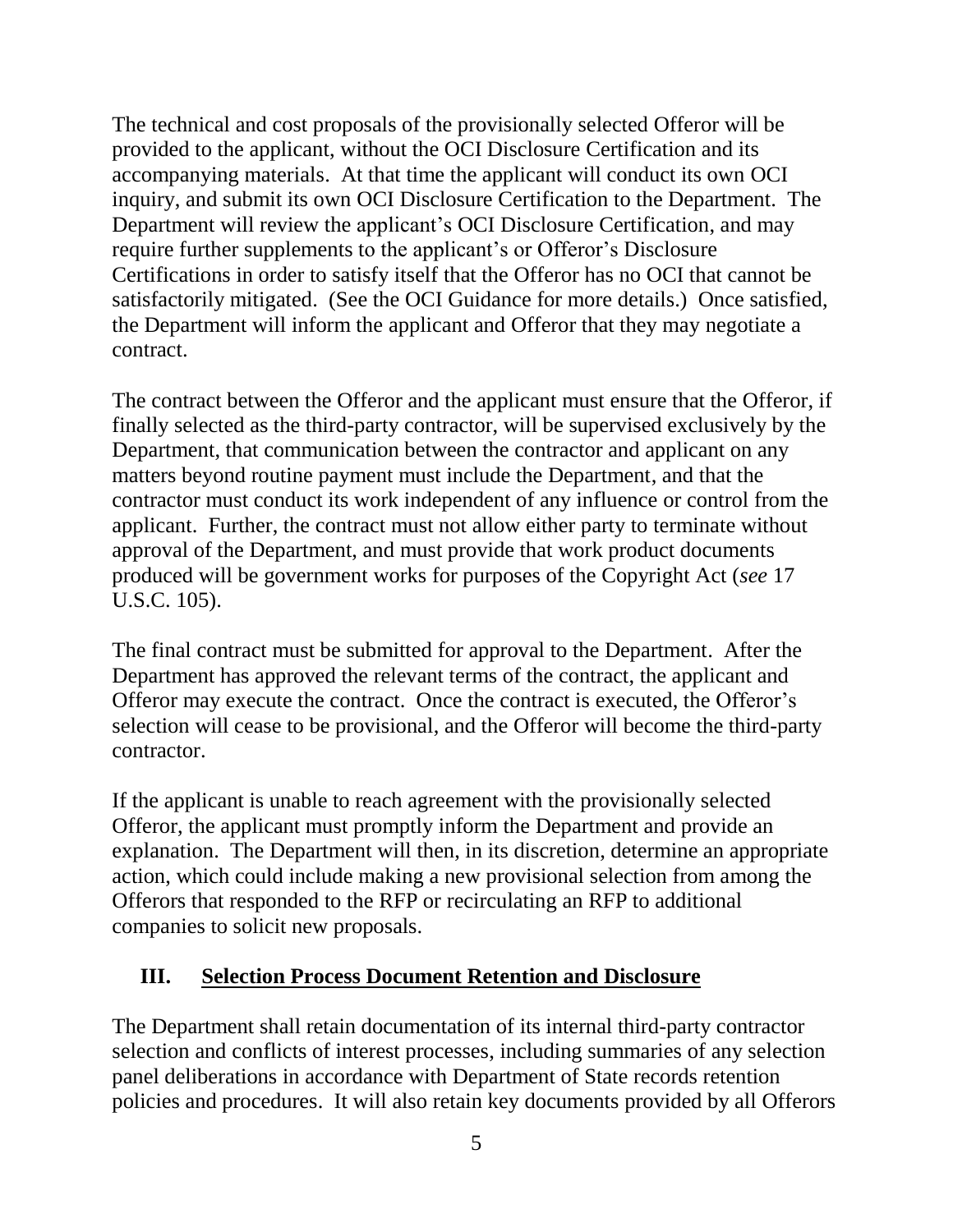as part of the third-party contractor selection process, including proposals and accompanying materials. The Department may be required to publicly release any such documents pursuant to law. Further, at an appropriate time during the course of the Presidential Permitting process, $\frac{7}{1}$  the Department will publicly release the RFP and materials submitted by the selected third-party contractor (with any appropriate redactions), including its proposal, supporting documents, its final contract with the applicant, and OCI materials. Once selected, the third-party contractor will provide the Department with an electronic version of such materials that are accessible to persons with disabilities, pursuant to Section 508 of the Rehabilitation Act of 1973, as amended.

Before publicly releasing any such materials, the Department will review those documents consistent with the Freedom of Information Act (FOIA) to determine whether certain information is exempt from disclosure, $\delta$  including confidential business information and information the release of which would constitute a clearly unwarranted invasion of personal privacy. Offerors are encouraged to identify confidential business information when submitting materials to the Department, particularly OCI materials. Generally, prior to publicly releasing information designated as confidential business information or that is not so designated but that the Department determines is arguably confidential business information, the Department will make a good faith effort to notify the submitter and afford the submitter a reasonable period of time to object to disclosure of the information. If the submitter believes that a given document contains confidential business information and the Department's Office of Legal Adviser concurs with that determination, the Department will redact relevant text prior to the document's public release.

### **IV. Preparation of the Environmental Document**

l

Once the selection of the third-party contractor has been finalized, the third-party contractor will begin work for the Department, supervised by the Department. Although the applicant will pay for the third-party contractor's work, it will have no control or influence over the work performed under the contract, and will not be

 $<sup>7</sup>$  For example, in past permitting processes, the Department has released such materials in conjunction with the</sup> release of a Draft or Final EIS. The exact appropriate time(s) for release of these documents during a permitting process would be determined based on the circumstances of the particular permitting process.<br><sup>8</sup> See 5 U.S.C § 552(b); *Department of Justice Guide to the Freedom of Information Act*, available at

http://www.justice.gov/oip/foia-guide.html.